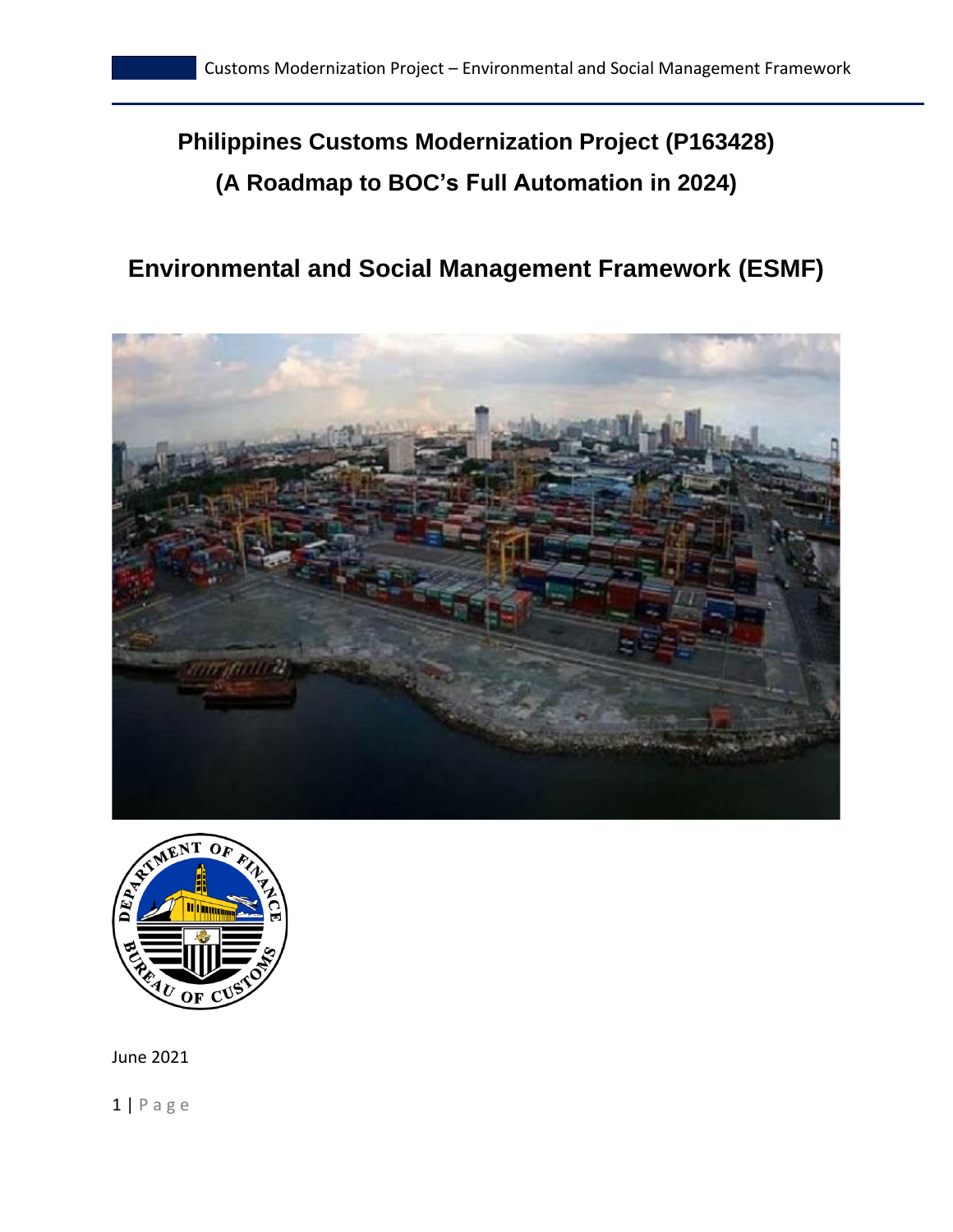# Common Abbreviations and Defined Terms

| <b>AEO</b>       | Authorized economic operator                                         |
|------------------|----------------------------------------------------------------------|
| <b>ASEAN</b>     | <b>Association of Southeast Asian Nations</b>                        |
| <b>BOC</b>       | <b>Bureau of Customs</b>                                             |
| <b>CLPIA</b>     | Certificate, license, permit issuing agencies                        |
| <b>CLPS</b>      | Certificates licenses and permits                                    |
| <b>CMTA</b>      | <b>Customs Modernization and Tariff Act</b>                          |
| <b>COA</b>       | <b>Commission of Audit</b>                                           |
| <b>COTS</b>      | Commercial off the shelf software                                    |
| <b>CPS</b>       | Customs processing system                                            |
| <b>CSO</b>       | Customs special order                                                |
| <b>DAO</b>       | Department of Environment and Natural Resources Administrative Order |
| <b>DOF</b>       | <b>Department of Finance</b>                                         |
| <b>DOLE</b>      | Department of Labor and Employment                                   |
| E <sub>2</sub> M | Electronic-to-mobile                                                 |
| <b>ESMF</b>      | Environmental and Social Management Framework                        |
| <b>ESMP</b>      | Environmental and Social Management Plan                             |
| <b>ERP</b>       | <b>Enterprise Resource Planning</b>                                  |
| <b>GRM</b>       | <b>Grievance Redress Mechanism</b>                                   |
| <b>HR</b>        | Human resources                                                      |
| <b>HRM</b>       | Human resource management                                            |
| <b>ICT</b>       | Information and communications technology                            |
| M&E              | Monitoring & evaluation                                              |
| <b>MISTG</b>     | Management Information Systems and Technology Group                  |
| <b>NII</b>       | Non-intrusive inspection                                             |
| <b>NSW</b>       | National single window                                               |
| <b>PDP</b>       | Philippine Development Plan                                          |
| PMQA             | Project management and quality assurance                             |
| PMU              | Project management unit                                              |
| <b>PSC</b>       | Project steering committee                                           |
| <b>RA</b>        | Republic Act                                                         |
| <b>TFA</b>       | <b>Trade Facilitation Agreement</b>                                  |
| <b>WB</b>        | <b>World Bank</b>                                                    |
| <b>WCO</b>       | <b>World Customs Organization</b>                                    |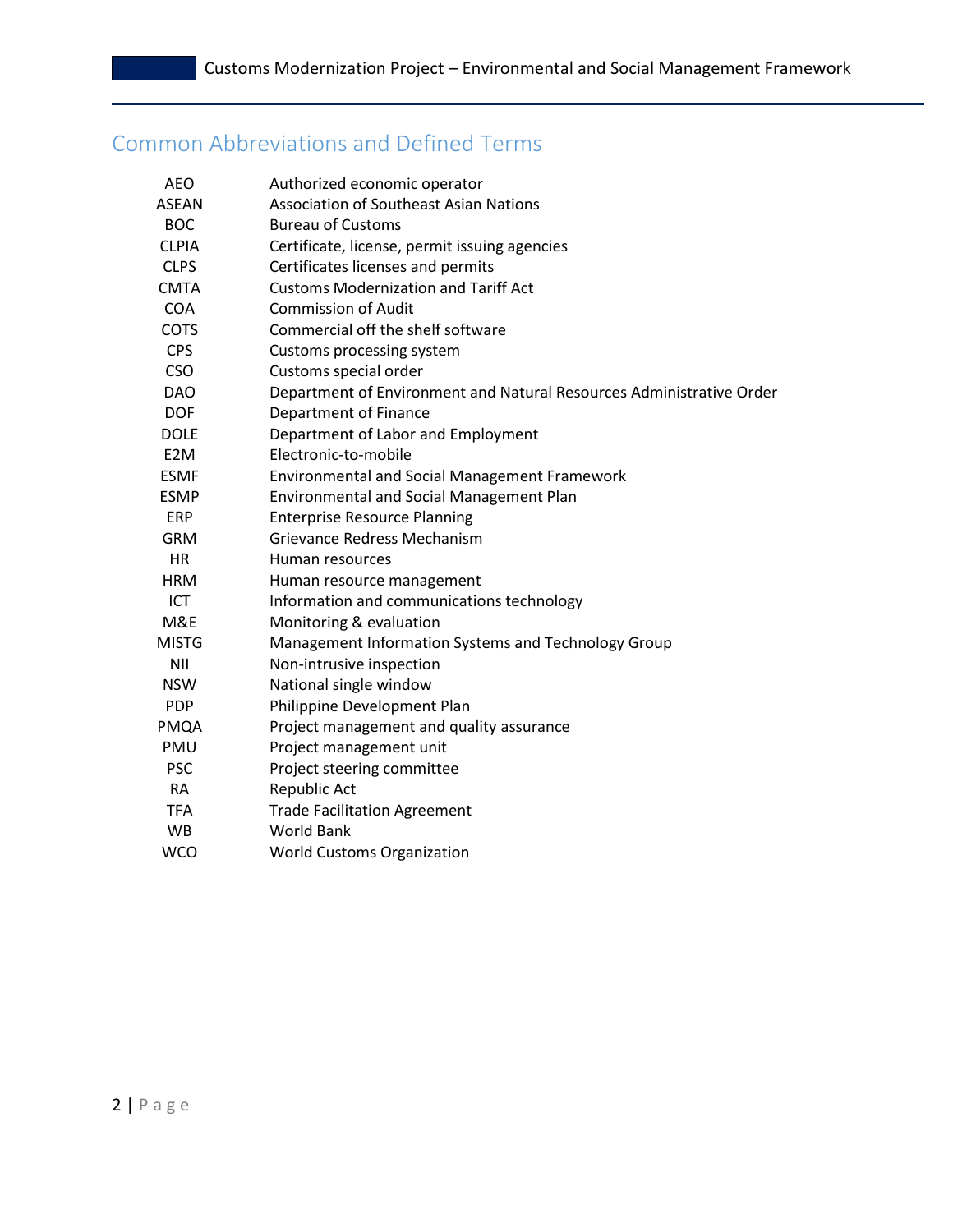# Table of Contents

| 1.  |       |  |  |  |  |
|-----|-------|--|--|--|--|
| 2.  |       |  |  |  |  |
|     | 2.1   |  |  |  |  |
|     | 2.2   |  |  |  |  |
| 3.  |       |  |  |  |  |
|     | 3.1   |  |  |  |  |
|     | 3.2   |  |  |  |  |
|     | 3.2.1 |  |  |  |  |
|     | 3.3   |  |  |  |  |
| 4.  |       |  |  |  |  |
| 5.  |       |  |  |  |  |
|     | 5.1   |  |  |  |  |
|     | 5.2   |  |  |  |  |
|     | 5.3   |  |  |  |  |
|     | 5.3.1 |  |  |  |  |
|     | 5.3.2 |  |  |  |  |
|     | 5.4   |  |  |  |  |
|     | 5.5   |  |  |  |  |
|     | 5.6   |  |  |  |  |
| 6.  |       |  |  |  |  |
| 7.  |       |  |  |  |  |
| 7.1 |       |  |  |  |  |
|     | 7.2   |  |  |  |  |
| 8.  |       |  |  |  |  |
|     |       |  |  |  |  |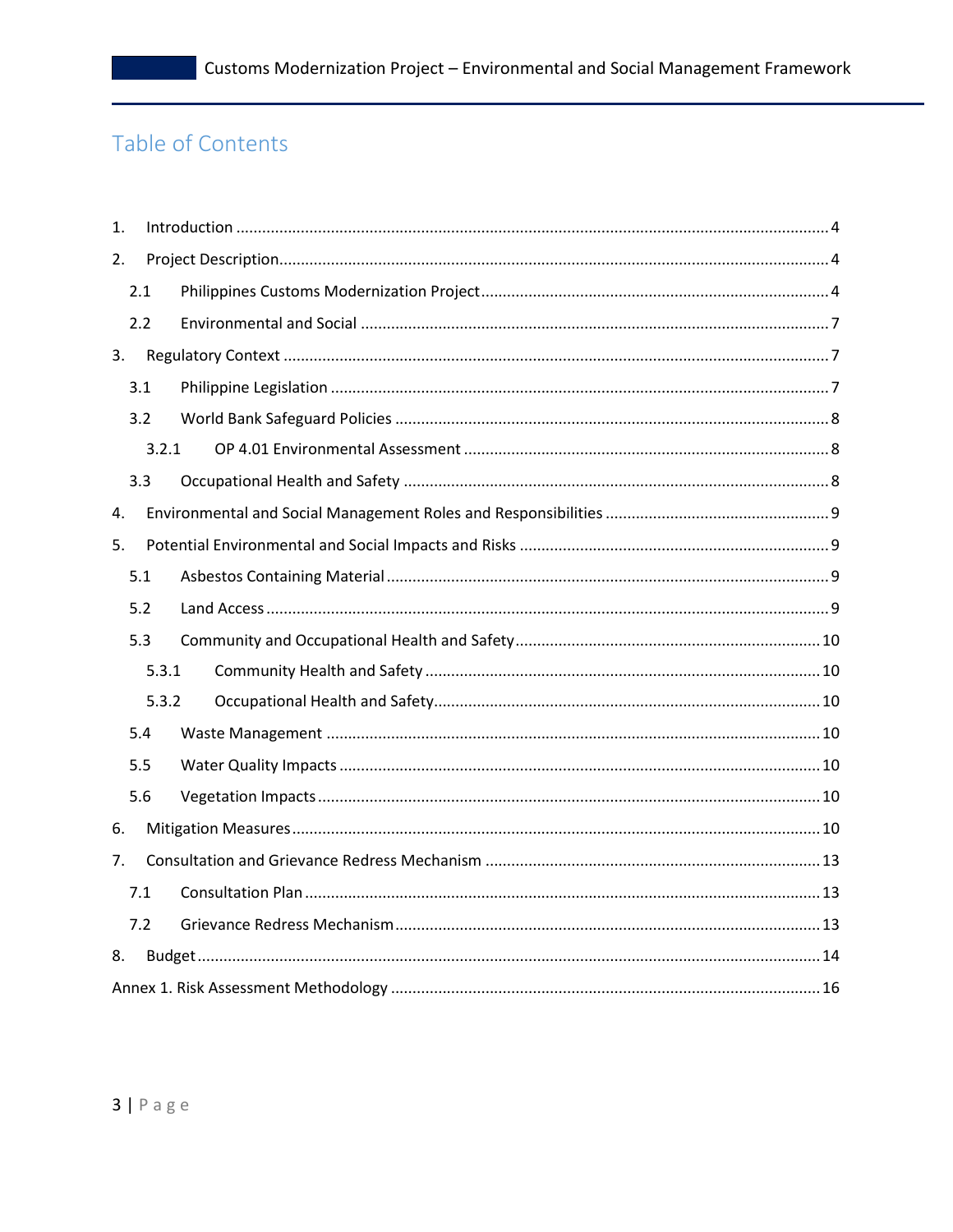# <span id="page-3-0"></span>1. Introduction

This Environmental and Social Management Framework (ESMF) has been prepared for the Philippines Customs Modernization Project. The Project will involve civil works for the installation of:

- Information technology hardware in Bureau of Customs offices (location to be defined).
- Fast internet cabling to connect various Bureau of Customs offices to a management information system (locations to be defined).

In addition, the modernization efforts supported by the project may lead to the disposal of electric and electronic materials.

# <span id="page-3-2"></span><span id="page-3-1"></span>2. Project Description

## 2.1 Philippines Customs Modernization Project

The project aims to transform the Bureau of Customs (BOC) into a world class Customs organization by streamlining and upgrading its operations and processes through ICT. It aims to support BOC and key border management agencies to reform and upgrade their systems, procedures and operational activities to achieve improved transparency, accountability and predictability; streamline and harmonize business processes in line with accepted international standards; reduce time to process imports and exports; lower trade transaction costs facing the trading community; and improve revenue collection performance, while strengthening controls associated with meeting community protection and national security objectives.

The project will focus on strengthening the BOC in carrying out its mandate through business process reengineering with the aim to improve, harmonize and simplify the existing business operations and processes. This cover streamlining of customs operations, development of systems and deployment of ICT infrastructure, in line with international standards.

The project is expected to improve transparency, reduce trade costs, and increase revenue collections. It further supports and is consistent with its present leadership's 10 Point Priority Program for the BOC which are anchored on improving organizational efficiency, upgrading individual proficiencies and strengthening institutional capabilities with special focus on Priority No. 1 on the implementation of automation to improve the Bureau's processes and integrate its systems for more efficient and effective operations.

#### **Project Components**

**Component 1. Modernization of Customs Operations.** This component will support the modernization of BOC's core Customs Processing System (CPS), related technical infrastructure and internal capacity to manage and operate a sophisticated ICT operation to ensure it contributes to improving operational effectiveness, integrity, accountability, and organizational performance.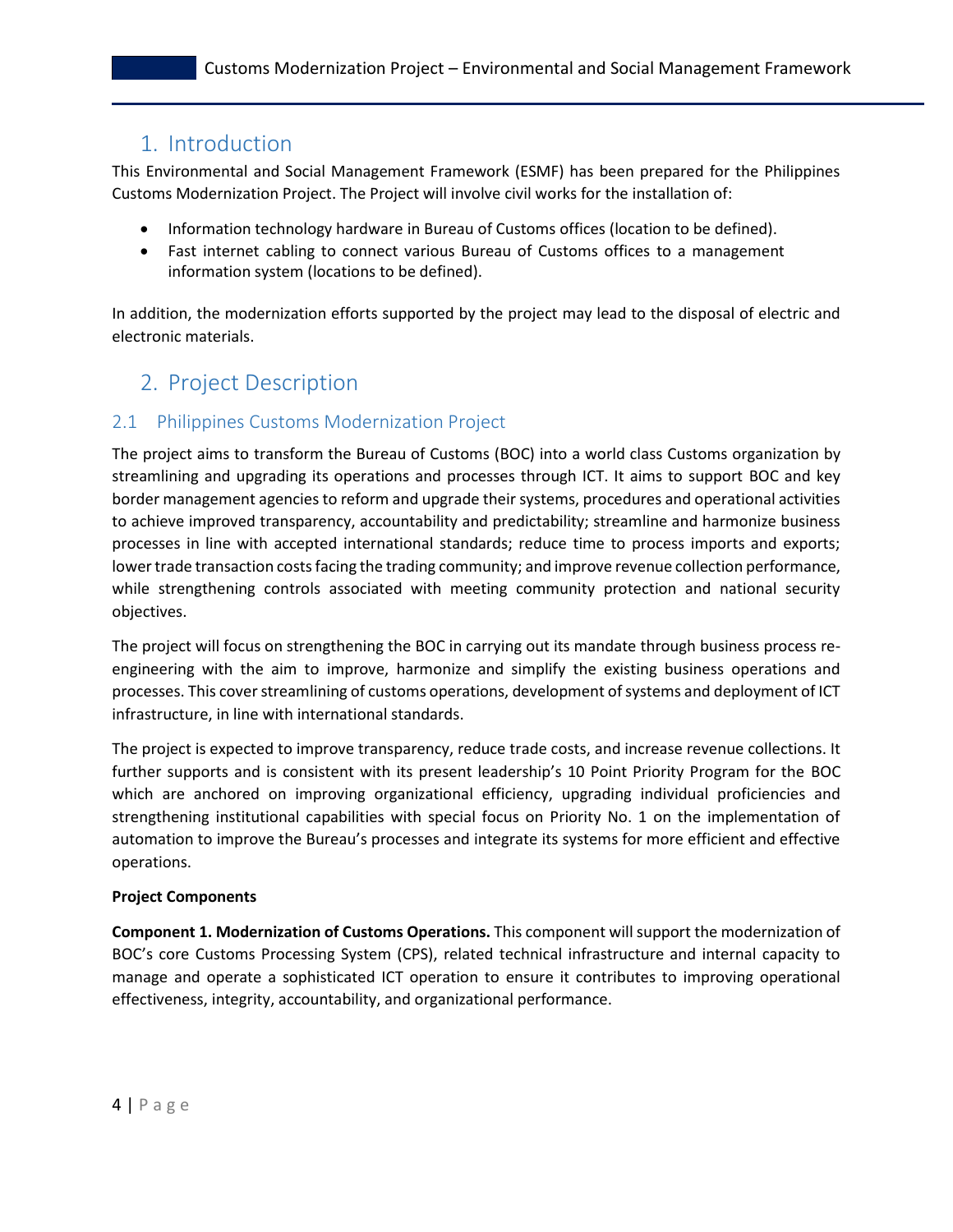#### *Subcomponent 1.1. Customs Processing System*

This subcomponent will include the development and implementation of a core CPS by appointing a turnkey supplier. The CPS system will be largely built on commercial off the shelf software (COTS) solutions to provide a robust platform on which to develop the core functionality customized to the specific operating environment in the Philippines. The CPS will include the following features: trade management and registration; declaration creation, submission and processing; cargo inspection; duty suspense regimes; duty payment and accounting; clearance & release; integrated tariff management; risk management, including the use of big data analytics; and periodic and on-demand reporting. The development of the CPS will include the ability to receive, process and reconcile information (e.g. licenses and permits) from other agencies. Lastly, throughout the implementation of the CPS, this component will especially support the operationalization of modern compliance management functions. This will include areas such as risk management development, post clearance audit, authorized economic operators, advanced rulings, administrative appeals, and goods classification and valuation support.

#### *Subcomponent 1.2. Non-Intrusive Inspection Modernization*

This subcomponent will enhance fraud and contraband detection capabilities, eliminate waiting time for scanning, streamline overall inspection processes, reduce time to release legitimate trade, modernize BOC inspection processes, and improve trader perception of BOC business processes. This will be achieved by setting up two remote image analysis centers (RIAC) in existing facilities. The RIACs are a combination of hardware and software, which will allow BOC to receive and interpret radioscopic images sent from operational scanner sites in real time. The RIACs will be fully integrated into the CPS, allowing BOC to leverage its modern risk management functions for more effective targeting. In addition, this subcomponent will provide technical assistance to: (i) define a scanning usage policy to optimize the use of existing scanning equipment as well as forthcoming technology deployment already decided by BOC; (ii) optimize BOC's scanners deployment program; and (iii) strengthen BOC's capacity to effectively manage and operate its modern non-intrusive inspection technology and processes.

#### *Subcomponent 1.3. Data Centers and Network Connectivity*

This subcomponent will provide the necessary space, equipment and connectivity required to run BOC's CPS, RIAC, and Back-Office systems (see Component 2). This subcomponent will upgrade the necessary equipment and connectivity for BOC offices to effectively link to the new ICT systems. Moreover, the subcomponent will support the rental of space in two separate data centers. Given the country's increasing vulnerability to natural disasters due to climate change, the data centers will be in seismic and typhoon proof areas. Furthermore, in order to ensure business continuity, the data centers will serve as disaster recovery centers and will have structural features that can withstand earthquakes and flooding.

**Component 2. Organizational Development.** The project will support BOC's modernization initiative to move to a modern customs administration. The new CPS will bring in the implementation of modern customs procedures, which will create new responsibilities and demands for BOC's workforce. Therefore, this component will upgrade BOC's back-office enterprise resource planning (ERP) ICT system, support an organizational and structural review, develop human resources (HR) management and development strategies and tools, and prepare a new customs training curriculum.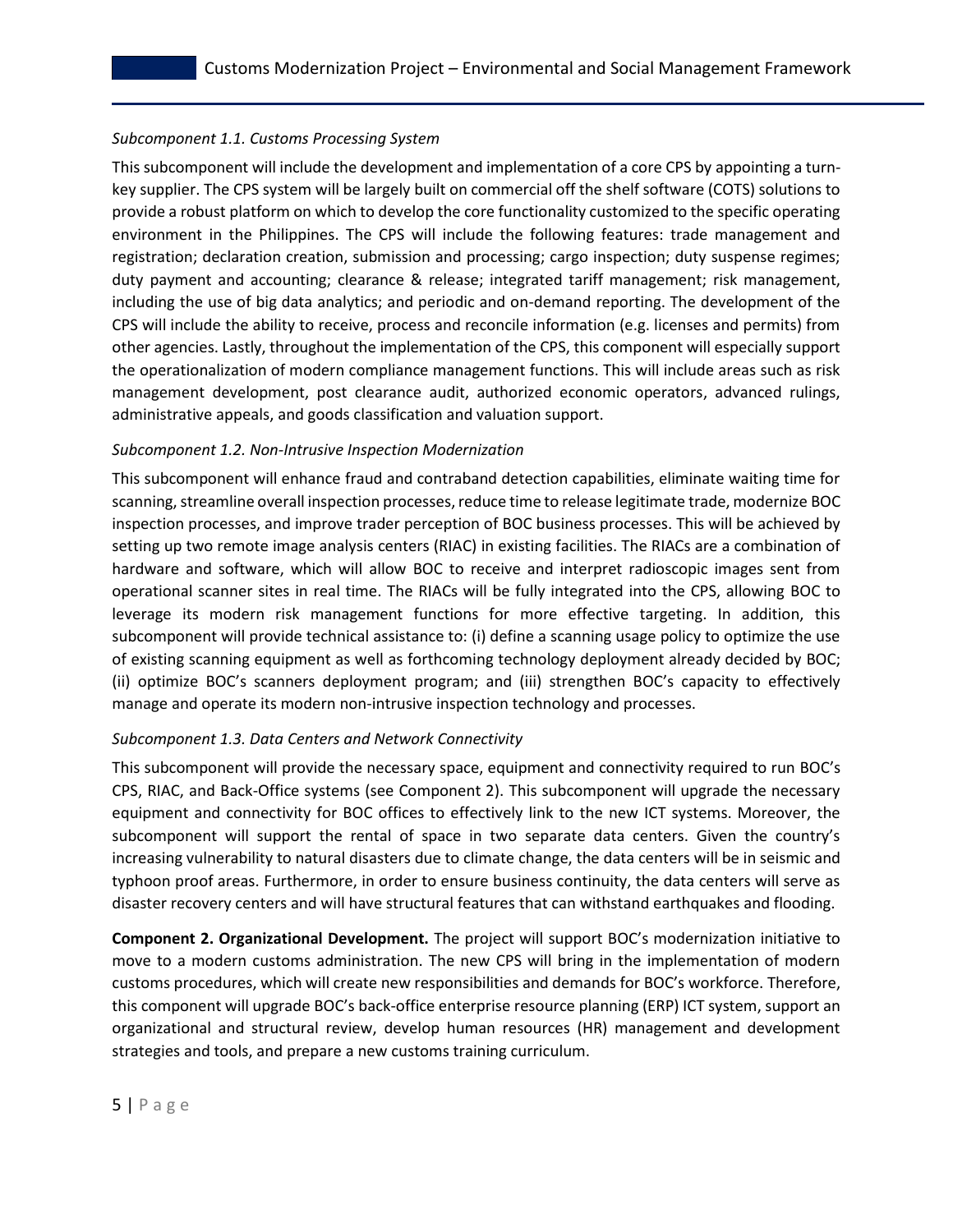#### *Subcomponent 2.1. Administrative Systems Enterprise Resource Planning System*

BOC is expected to undergo substantial growth from its current staff strength of about 3,000 staff to about 6,000 staff during the next decade. This rapid growth will put additional pressure on all the back-office and administrative systems of BOC, which are largely manual. Therefore, this subcomponent will also appoint a turn-key supplier to develop a back-office enterprise ERP system. The system will include key administrative systems for: financial management (expenditure management) systems that can integrate with the CPS and the national treasury systems; staff payroll for regular payment of salaries; human resources management for career planning of a large professional workforce; and an assets management solution that can support all core productive assets of BOC across the country.

#### *Subcomponent 2.2. Organizational Modernization*

This subcomponent will support changes in the institutional structure to ensure that the organizational model and staffing requirements are aligned with the functional responsibilities enhanced under Component 1. This will start by developing an organizational model and staffing requirements that appropriately reflect the priorities and functional responsibilities being enhanced under the project. Thereafter, using the gender-disaggregated data generated by the ERP, the subcomponent will support the development of a gender-informed competency-based human resource management strategy together with a competency-based job catalogue expected under the new modern administration. This will include the inclusion of anti-corruption and integrity information into BOC's human resource strategy. Lastly, the subcomponent will develop a training program to build the competencies required for the modern organization.

**Component 3. Project Management and Implementation Support.** The implementation of the CPS and the ERP will be complex ICT implementations requiring BOC to exercise a strong methodology-based project management approach to ensure the successful and timely delivery of the ICT solutions. In order to support BOC in managing the modernization agenda, this component will also finance a Project Management and Quality Assurance (PMQA) consultancy to work together with BOC to manage and provide quality assure support during project implementation. The PMQA will support BOC's fiduciary, monitoring and evaluation roles, together with change management and communication. This component will also support gender-related data analytical activities, and several citizen engagement mechanisms, including: (i) participatory planning and policy-making with regards to the CPS design and implementation; (ii) annual multi-stakeholder dialogues; (iii) an online grievance redress mechanism embedded in the CPS.

| <b>World Bank's Project Appraisal Document</b>           | <b>Bureau of Customs' Feasibility Study</b>                |
|----------------------------------------------------------|------------------------------------------------------------|
| 1.1. Customs Processing System                           | 1. Customs Processing Systems                              |
| 1.2. Non-Intrusive Inspection Modernization              | 4. X-Ray Image Analysis Center                             |
| 1.3. Data Centers and Network Connectivity               | 3. Data Center and Network Infrastructure                  |
| 2.1. Administrative Systems Enterprise Resource Planning | 2. Administrative Back-Office Enterprise Resource Planning |
| System                                                   | System                                                     |
| 2.2. Organizational Modernization                        | 5. Organizational Modernization                            |
| 3. Project Management and Implementation Support         | 6. Project Implementation Unit Support                     |

The mapping of the previous components matches the Feasibility Study prepared by the Bureau as follows: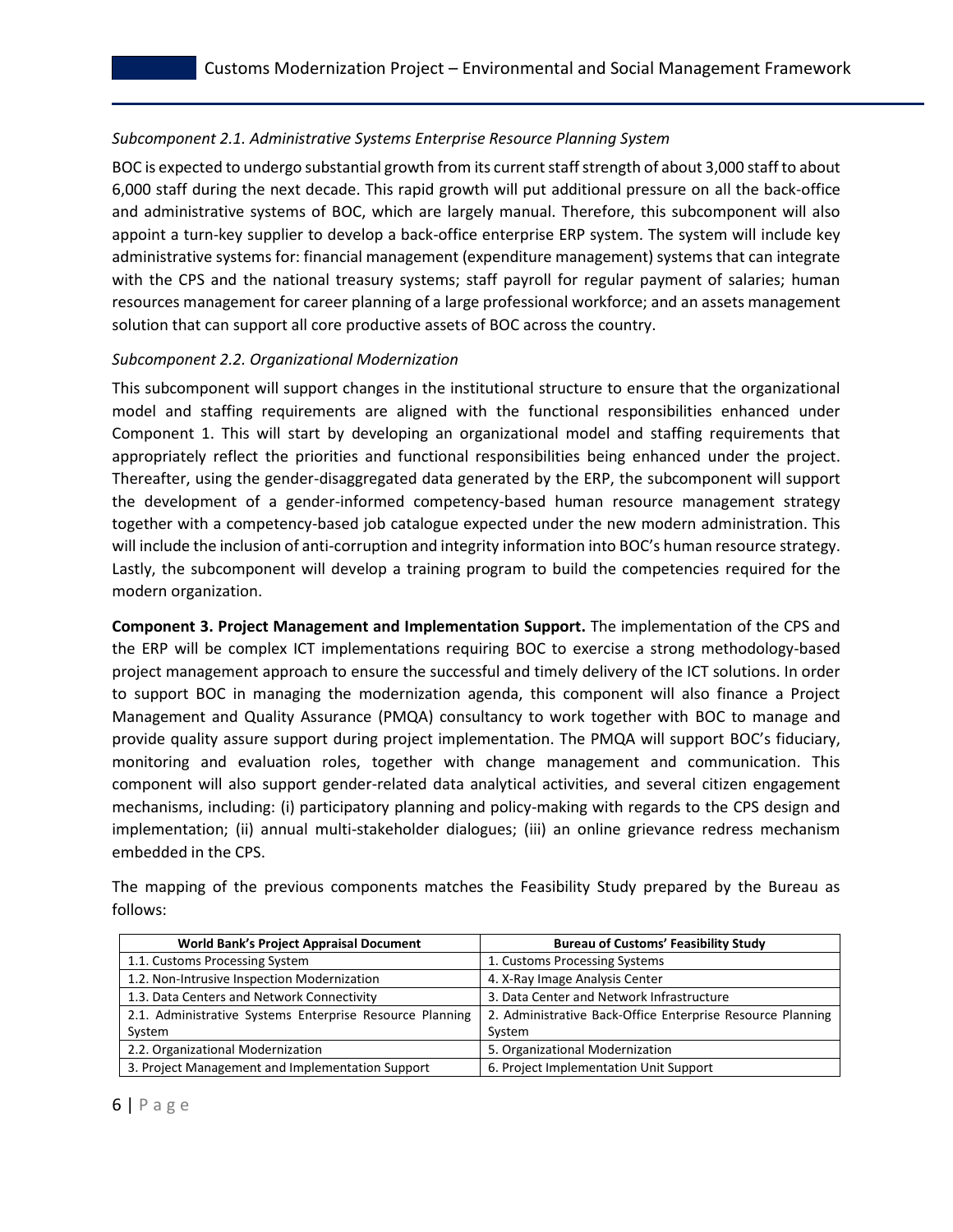## <span id="page-6-0"></span>2.2 Environmental and Social Aspects

The project will equip existing BOC facilities with possible network cabling upgrades to improve BOC's connectivity to accommodate the new ICT equipment. This will involve setting up of state-of-the-art computer systems, and state-of-the-art image analysis equipment using sophisticated x-ray machines, minor building renovations and laying of underground cable pipes. Furthermore, the project will require the decommissioning and dismantling and disposal of outdated ICT equipment that includes computers, servers, modems, cable wires, and x-ray machines.

The social impacts of the project are considered low. Physical works related to improving internet connectivity and installation of ICT equipment are likely to be no more than a nuisance effect such as dust and noise increase which could be addressed through good consultation. Physical works will not require land acquisition thus resettlement is not anticipated.

The necessary civil works related to the ICT modernization are covered by this ESMF, including the risk assessment and the mitigation measures outlined in the following sections. However, once the design and the location of the ICT infrastructure is confirmed, it will be necessary for contractors to prepare and implement a site-specific environmental and social management plan (ESMP).

# <span id="page-6-2"></span><span id="page-6-1"></span>3. Regulatory Context

## 3.1 Philippine Legislation

The following national laws and regulations relevant to the environmental safeguards relevant to the proposed project are as follows:

- Presidential Decree 1586 Establishing the Philippine Environmental Impact Statement System (EIS) Law including other Environmental Management Related Measures – provides the full regulatory and procedural requirements for the conduct of an environmental impact assessment process for development projects
- DENR Department Administrative Order (DAO) No. 30-2003 Updating the Implementing Rules and Regulations of PD 1586 lays out the coverage of the EIS and specific steps and procedures to ensure compliance with the EIS law
- RA 11058 of 2017, for strengthening compliance with occupational safety and health standards and providing penalties for violations.
- RA 9003, the Ecological Solid Waste Management act of 2000, which adopts a systematic, comprehensive and ecological solid waste management program. The act ensures the proper segregation, collection, transport, storage, treatment and disposal of solid waste through the formulation and adoption of the best environmental practices in ecological waste management excluding incineration.
- RA 6969 (1990) and DAO 92- 29 Toxic Substances and Hazardous and Nuclear Wastes Control Act. The implementing rules embodied in the above numbered DENR Administrative Order regulate, restrict or prohibit the importation, manufacture, processing, sale, distribution, use and disposal of chemical substance and mixtures that present unreasonable risk and/or injury to health or the environment; to prohibit the entry, even in transit, of hazardous and nuclear wastes and their disposal into the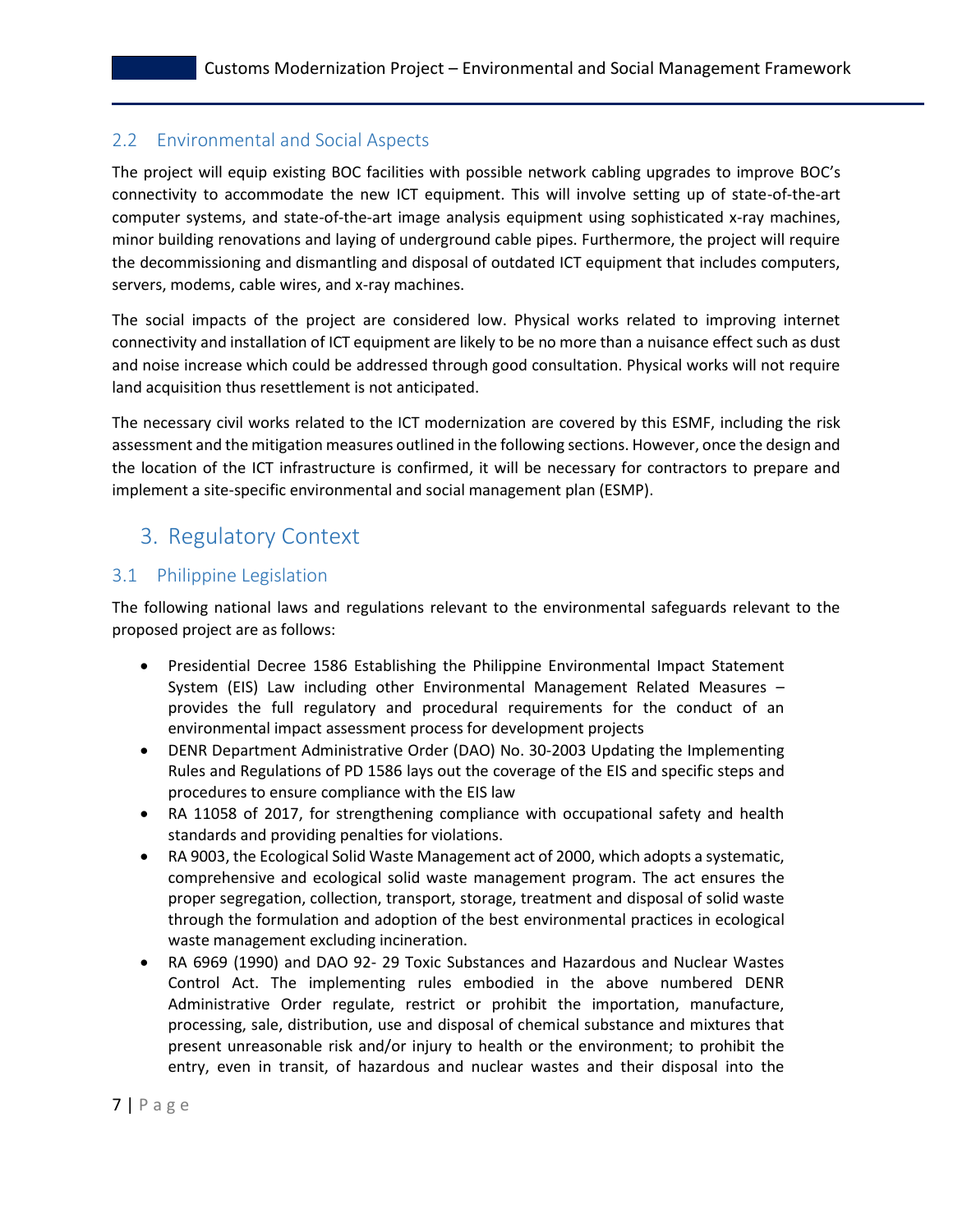Philippine territorial limits for whatever purpose and to provide advancement and facilitate research and studies on toxic chemicals and hazardous and nuclear wastes.

- DAO 2013-22, Revised Procedures and Standards for the Management of Hazardous Waste. This covers the disposal of chemical substances and mixtures that present unreasonable risk and/or injury to health or the environment, such as waste electrical and electronic equipment.
- DAO 2000-02, Chemical Control Order for Asbestos, which controls and regulates the use and disposal of asbestos into the environment to avoid adverse consequences.
- DAO 2013-22 which classified e-waste as a new class of miscellaneous waste.
- DAO 2000-05 highlights the importance of public participation and social acceptability in the environmental review process.

### <span id="page-7-0"></span>3.2 World Bank Safeguard Policies

#### <span id="page-7-1"></span>3.2.1 OP 4.01 Environmental Assessment

As the project involves civil works World Bank Operational Policy (OP) 4.01 Environmental Assessment applies. OP 4.01 "…requires environmental assessment (EA) of projects proposed for Bank financing to help ensure that they are environmentally sound and sustainable, and thus to improve decision making". The Bank has undertaken environmental screening of the proposed project has determined that the potential environmental impacts are classified as Category B. This means that the potential impacts are of low to moderate significance, site-specific, mostly reversible and that cost-effective mitigation can be readily designed in the majority of cases.

The purpose of the Environmental Assessment is to help ensure the environmental and social soundness and sustainability of investment projects, and to support the integration of environmental and social aspects of projects into the decision-making process. The policy defines procedures to screen and assess potential impacts and mitigation, prepare safeguard instruments, ensure public consultation and transparency and that there are implementation and supervision of commitments relating to findings and recommendations of the environmental assessment.

This ESMF is an integral part of compliance with this policy. All activities proposed for funding and implementation under the Project are subject to the provisions and stipulations within this document.

### <span id="page-7-2"></span>3.3 Occupational Health and Safety

In the Philippines, the Occupational Safety and Health Standards were formulated in 1978 in compliance with the constitutional mandate to safeguard the worker's social and economic well-being as well as their physical safety and health. Republic Act 11058 of 2017 strengthens compliance with occupational safety and health standards and provides penalties for violations. The Department of Labor and Employment (DOLE) administers and enforces the provision of the Standards.

The objective of the Standards is to protect every workingman against the dangers of injury, sickness or death through safe and healthful working conditions, thereby assuring the conservation of valuable manpower resources and the prevention of loss or damage to lives and properties, consistent with national development goals and with the State's commitment for the total development of every worker as a complete human being.

8 | P a g e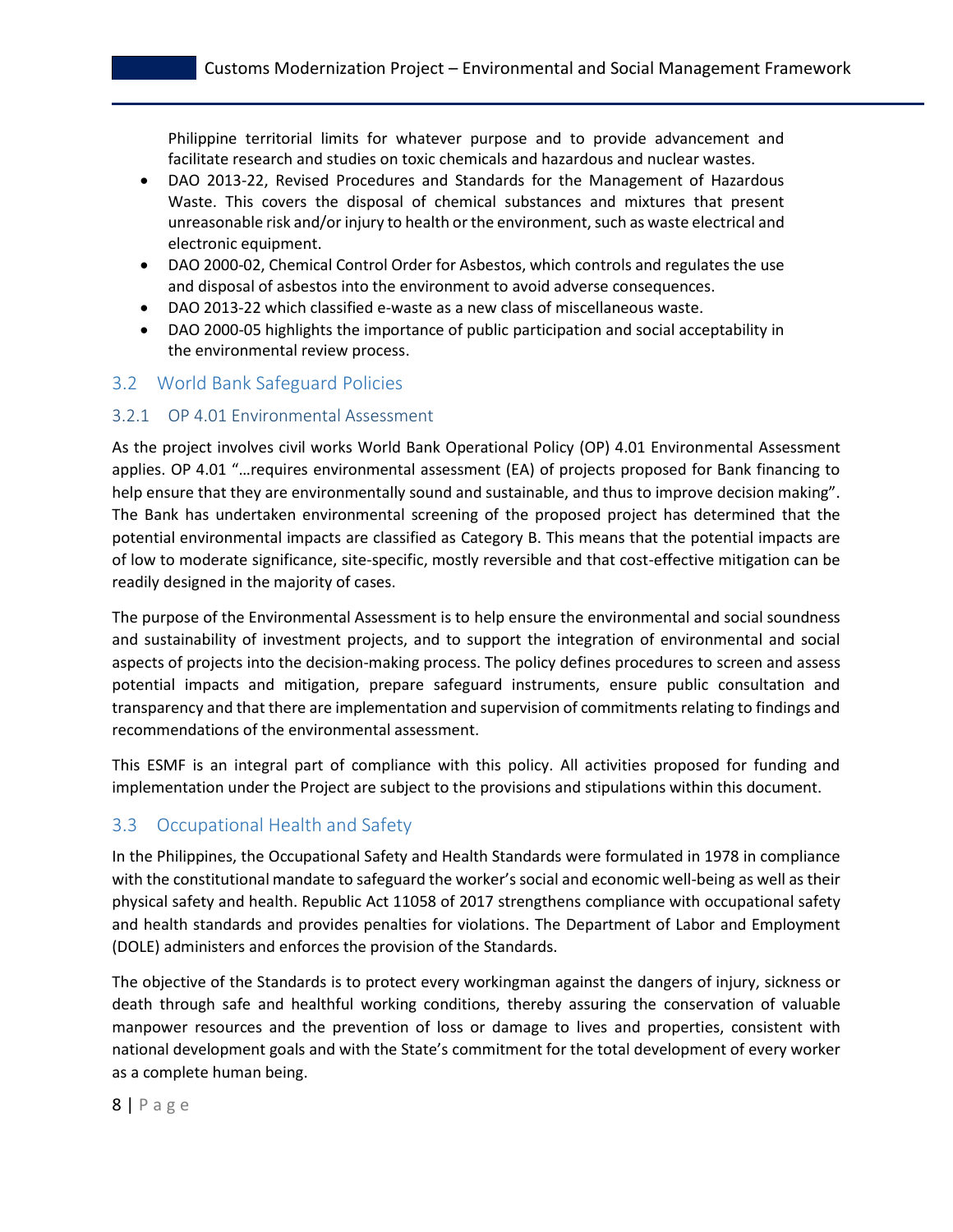All activities involving civil works in the project will follow the amended Occupational Safety and Health Standards published by DOLE. By following the standards, contractors will be required to carry out a job safety analysis and prepare a safety management plan.

# <span id="page-8-0"></span>4. Environmental and Social Management Roles and Responsibilities

The lead implementing agency for the project is the Bureau of Customs, an attached agency of the Department of Finance. Commissioner Guerrero reconstituted the Project Management Unit (PMU) with CSO 44-2019 on 21 March 2019. To further support the project implementation by the PMU, the project requires the procurement of a Project Management and Quality Assurance (PMQA) firm throughout the duration of the project.

Implementation will be supported by an interagency Project Steering Committee (PSC), which will provide overall direction and strategic guidance. The PSC will ensure efficient project implementation and make sure that major implementation and supervision issues are adequately addressed by the implementing groups. The PSC will be chaired by the BOC Commissioner and include representatives from public agencies and private institutions.

Environmental and social management for the project will be the responsibility of the PMU, including planning, implementation, and supervision. The BOC has assigned a safeguards advisor for the PMU. The PMU shall also be responsible in planning measures to mitigate adverse impacts. These would be integrated in the terms of reference of project design of individual subprojects and is expected to be used by potential service providers in the submitted bidding documents for project implementation if the project is to be outsourced. If to be done in house, then the safeguards instrument will be drafted by the PMU with assistance of the respective BOC District office. If necessary, the PMU may engage the assistance of experts.

# <span id="page-8-1"></span>5. Potential Environmental and Social Impacts and Risks

This section describes the potential impacts of the project on the physical and human environment. Most impacts are associated with the construction phase of the project.

## <span id="page-8-2"></span>5.1 Asbestos Containing Material

Asbestos containing material in this context refers to existing building elements (e.g. wall sheeting, roof sheeting, pipework, insulation etc.) that may contain asbestos. Asbestos is a naturally occurring rock fiber that it is harmful to humans. When products containing asbestos are damaged or wear down over time, small fibers are released and become airborne.

### <span id="page-8-3"></span>5.2 Land Access

It is expected that the proposed civil works will occur in locations occupied by the BOC. There will be no need to acquire land.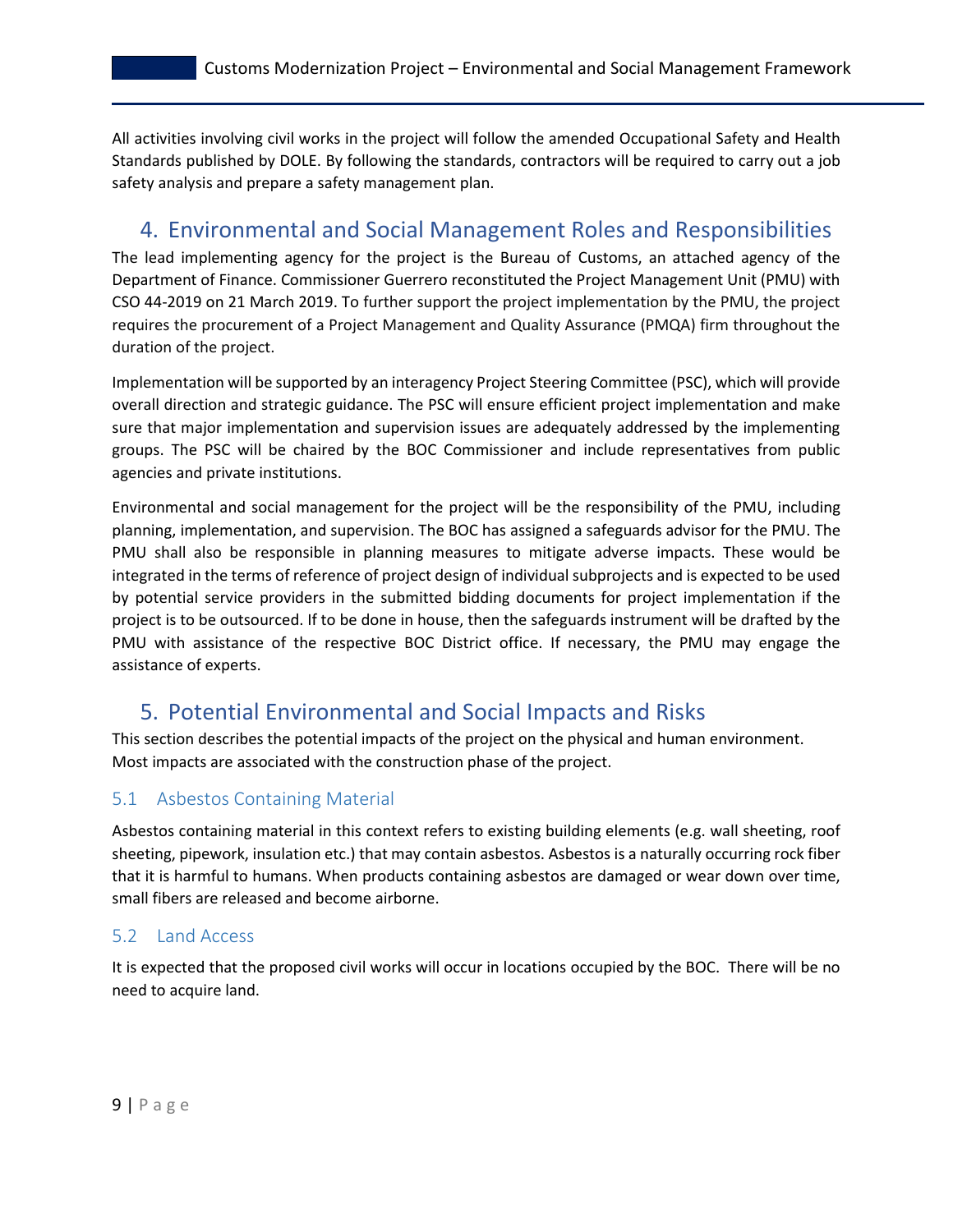## <span id="page-9-0"></span>5.3 Community and Occupational Health and Safety

## <span id="page-9-1"></span>5.3.1 Community Health and Safety

The potential risks to community health and safety are associated with the project's construction phase and would mainly comprise minor dust and noise impacts and pedestrian/traffic hazards. The excavation works that may be required for the cable installations are relatively minor and will be limited in duration at any one locality and most of the works will be undertaken. Hence, dust and noise impacts are unlikely to be significant.

### <span id="page-9-2"></span>5.3.2 Occupational Health and Safety

The nature of the civil works to install the ICT infrastructure suggests that the occupational health and safety hazards from construction are relatively low. While the works may involve trenching activities, this will not require work within trenches and the depth is less than 1.5 meters.

## <span id="page-9-3"></span>5.4 Waste Management

The quantities of waste generated from construction activities are likely to be small. There will be some packaging waste from system components and there may be small quantities of residual excavated soil material from the trenching activities. Minor building renovation will also generate construction debris which need to be properly collected and disposed. While the waste quantities are expected to be limited it is important that all waste is stored, handled and disposed of securely to ensure no leakage into the environment. Potential hazardous waste includes the disposal of old ICT equipment, such as computers, servers, monitors, and cable wires together with possibly contaminated construction debris and any potential asbestos waste.

### <span id="page-9-4"></span>5.5 Water Quality Impacts

There is the potential for minor water quality impacts from sediment contaminated runoff or fuel spills during cable installation activities. As each section of trench is excavated spoils will be stockpiled adjacent to the trench while the cable is laid as well as open ditches on the ground as a result of the trench diggings. This exposure is likely to be only of short duration with the trenches needing to be backfilled immediately after conduit placement.

## <span id="page-9-5"></span>5.6 Vegetation Impacts

During the trenching activities for the cable placement there is the potential for vegetation to be present along the alignment or to encounter tree roots when digging. The cable route should be designed to avoid vegetation as far as possible. Where this is not practicable excavations should be undertaken in such a way as to avoid damage to trees or their roots. Where roots are encountered during the trenching activities these should be left intact and the cable installed so as to avoid the roots and not otherwise cause damage.

# <span id="page-9-6"></span>6. Mitigation Measures

10 | P a g e Prior to the commencement of works, a risk assessment will need to be carried out to assess the likelihood and consequence of the potential impacts identified above. This will include the probability of occurrence of a particular impact with the consequence of the impact to establish the significance of a particular impact (Annex 1 describes the risk assessment methodology). Thereafter, mitigation measures will need to be proposed to mitigate the impacts and summarize the residual impact significance following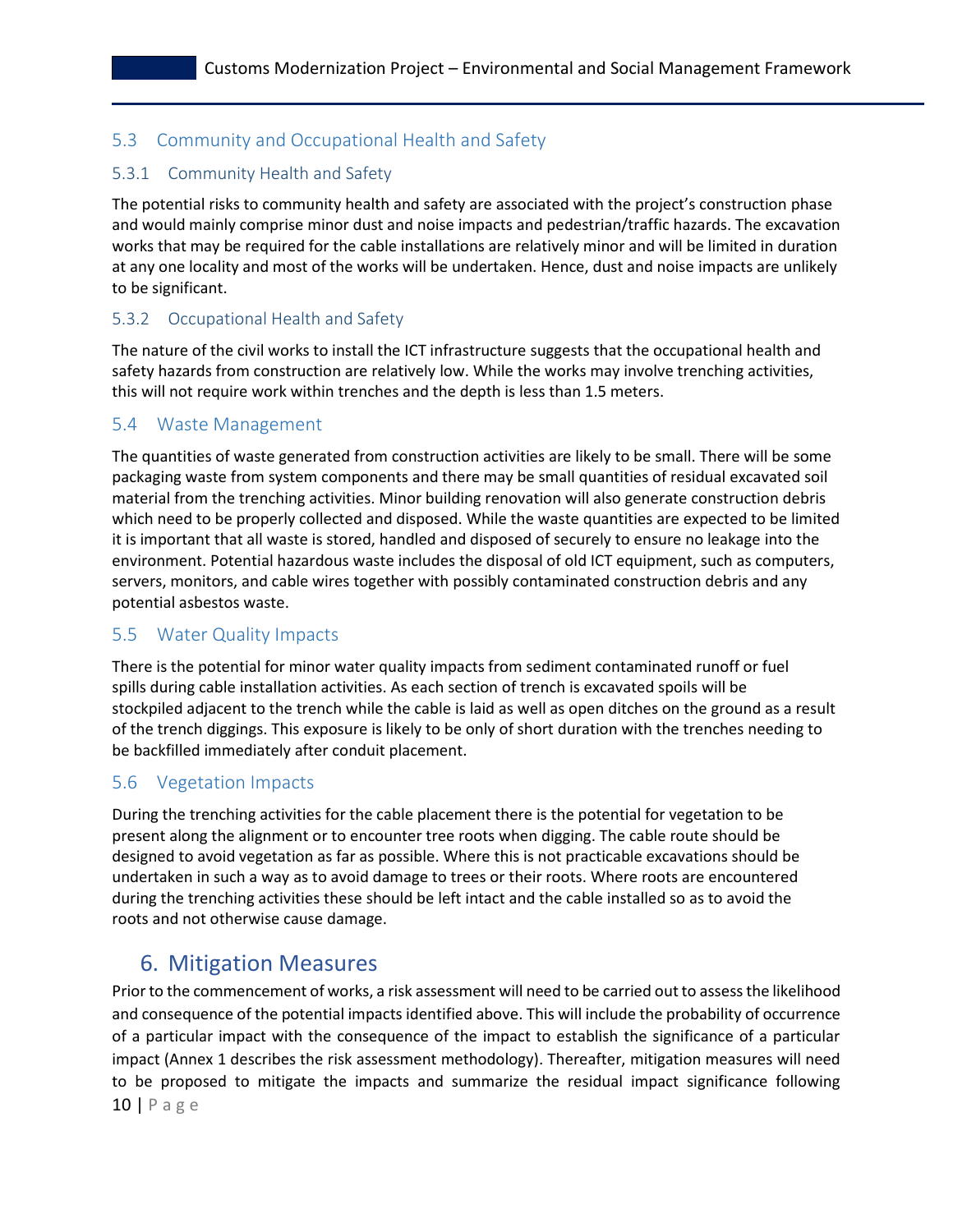implementation of an Environmental and Social Management Plan (ESMP) that contains mitigation measures, and included in the bidding documents and its cost of implementation if part of the project cost. Mitigation measures in the case of encountering the risks provided in Section 5 are the following:

| <b>Risk</b>                                                                            | <b>Mitigation measures</b>                                                                                                                                                                                                                                                                                                                                                                                                                                                                                                                                                                                                                                                                                                                                                                                                                    |  |  |
|----------------------------------------------------------------------------------------|-----------------------------------------------------------------------------------------------------------------------------------------------------------------------------------------------------------------------------------------------------------------------------------------------------------------------------------------------------------------------------------------------------------------------------------------------------------------------------------------------------------------------------------------------------------------------------------------------------------------------------------------------------------------------------------------------------------------------------------------------------------------------------------------------------------------------------------------------|--|--|
| Worker/public exposure<br>1.<br>to asbestos during<br>construction                     | Obtain as-built plans of asbestos-containing<br>building components such as roofs, ceilings, walls<br>and water supply infrastructure from the Building<br>Administrator and design cable network to avoid<br>this infrastructure.<br>Where there are "chance finds" of suspected<br>asbestos containing material, construction works<br>should cease immediately at the location and the<br>contractor must seek advice from the PMU<br>Safeguards coordinator on appropriate<br>management measures.<br>Put up sign boards warning of highly toxic<br>materials in the area and direct pedestrians and<br>vehicular traffic away from the diggings<br>Asbestos waste is discarded according to DENR<br>$\bullet$<br>2000-02, Chemical Control Order for Asbestos.<br>Contractor to provide evidence of satisfactory<br>٠<br>waste disposal. |  |  |
| Unlawful land access or<br>2.<br>land acquisition                                      | Determine if the location of the civil works has<br>$\bullet$<br>any pending legal cases related to land<br>ownership.<br>Works will only be carried out with the approval<br>of the legal occupant.                                                                                                                                                                                                                                                                                                                                                                                                                                                                                                                                                                                                                                          |  |  |
| 3. Community health and<br>safety incidents during<br>construction                     | BOC to undertake a stakeholder consultation<br>$\bullet$<br>prior to construction commencing so that<br>stakeholders are aware of forthcoming works and<br>associated risks.<br>Put up notices of construction schedule and sign<br>boards before, after and around the construction<br>areas                                                                                                                                                                                                                                                                                                                                                                                                                                                                                                                                                 |  |  |
| Worker health and<br>4.<br>safety incidents during<br>construction                     | Work is carried out by contractors that follow<br>DOLE's Occupational Health and Safety Standards<br>and provide training and appropriate PPEs.<br>Ensure all existing underground services locations<br>$\bullet$<br>are known prior to trenching for cabling.                                                                                                                                                                                                                                                                                                                                                                                                                                                                                                                                                                               |  |  |
| 5.<br>Construction debris and<br>electronic waste<br>deposited into the<br>environment | Waste from construction is discarded according<br>$\bullet$<br>to the RA 9003, Ecological Solid Waste<br>Management Act of 2000.<br>Waste from discarded electronics, such as<br>computers, monitors, and X-ray machines will be                                                                                                                                                                                                                                                                                                                                                                                                                                                                                                                                                                                                              |  |  |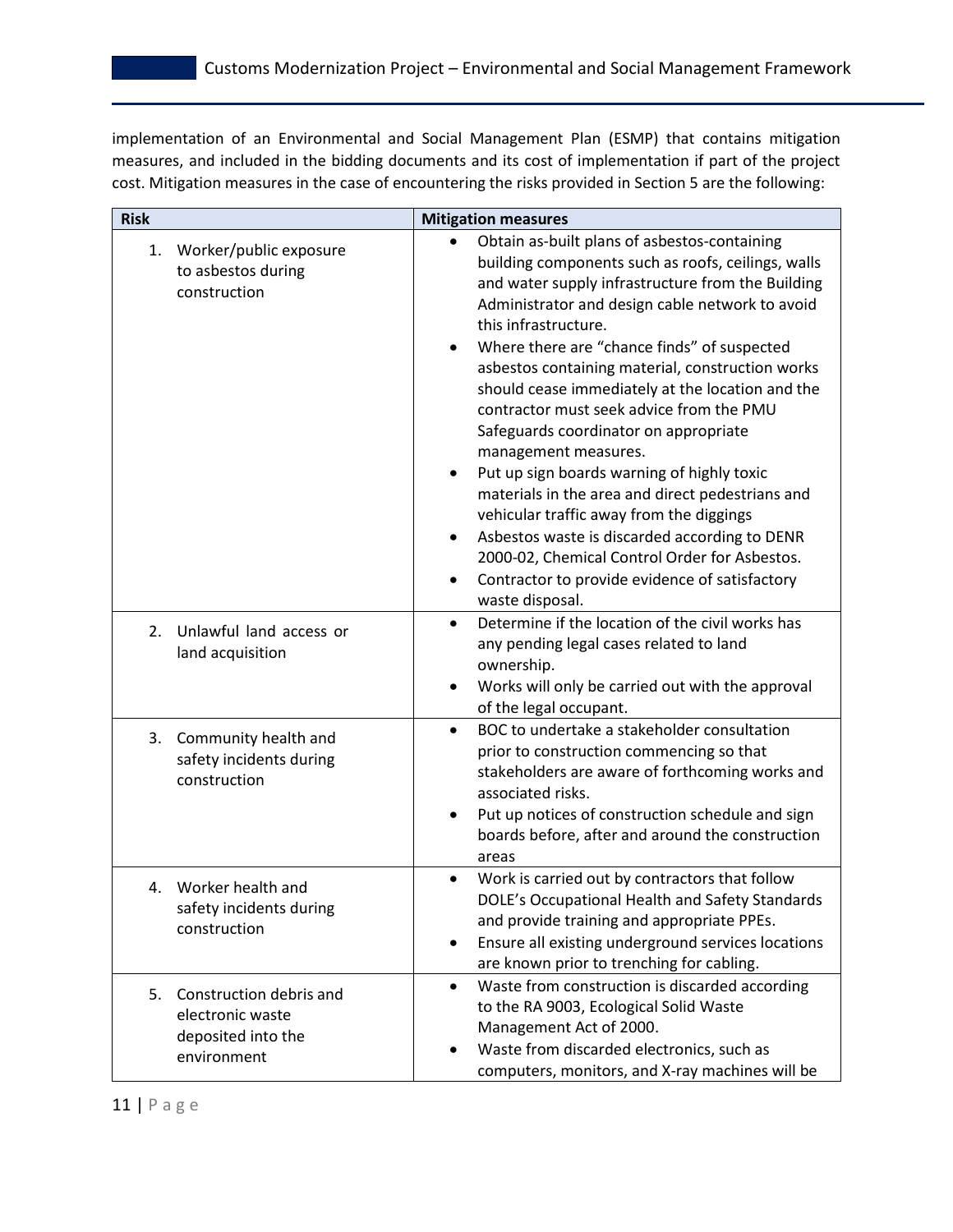|                                                                                               | classified as hazardous waste, and managed<br>according to DENR 2013-22, Revised Procedures<br>and Standards for the Management of Hazardous<br>Waste.<br>Contractor to provide evidence of satisfactory<br>waste disposal.<br>Cordon off working area and identify trenches<br>$\bullet$                                                                                                                                                                                                                                                                                                                                      |
|-----------------------------------------------------------------------------------------------|--------------------------------------------------------------------------------------------------------------------------------------------------------------------------------------------------------------------------------------------------------------------------------------------------------------------------------------------------------------------------------------------------------------------------------------------------------------------------------------------------------------------------------------------------------------------------------------------------------------------------------|
| 6.<br>Digging of trenches for<br>cable wires pipe laying                                      | with adequate signages at a considerable<br>distance visible during the day and night.<br>Set aside soil overburden away from the working<br>area and from roads, passageways and pedestrian<br>areas with vehicular and foot traffic. Restore the<br>dug surface into its original condition and reuse<br>the soil to overlay and restore the trenches<br>Cordon off and cover any open trench and put<br>adequate signages to avoid falling incidents and<br>accidents                                                                                                                                                       |
| Pollution of receiving<br>7.<br>waters from<br>construction runoff                            | Limit the extent of open cable trench at any one<br>$\bullet$<br>time and avoid excavations when rain is<br>anticipated<br>Ensure all hazardous materials (including fuels)<br>are stored in bunded/secure enclosures at<br>contractor's compound<br>Collect polluted waters and wastewater, treat<br>and dispose properly                                                                                                                                                                                                                                                                                                     |
| 8.<br>Vegetation damage<br>from cable trenching<br>activities                                 | Design cable route to avoid existing vegetation as<br>far as practicable<br>When trenching in the vicinity of existing trees<br>the presence of tree roots should be anticipated.<br>In these situations, it is recommended that<br>excavations be undertaken by hand to identify<br>the extent of root systems and ensure they are<br>avoided<br>If tree roots are encountered during trenching<br>activities these should not be damaged and the<br>cable rerouted to avoid impacts<br>Secure tree cutting permit if tree cutting is<br>unavoidable<br>Replace removed equal if not more vegetation<br>removed and trees cut |
| <b>Environmental focal</b><br>9.<br>person to monitor the<br>Environmental<br>Management Plan | Assign a knowledgeable environmental focal<br>person to strictly monitor the implementation of<br>the Environmental Management Plan                                                                                                                                                                                                                                                                                                                                                                                                                                                                                            |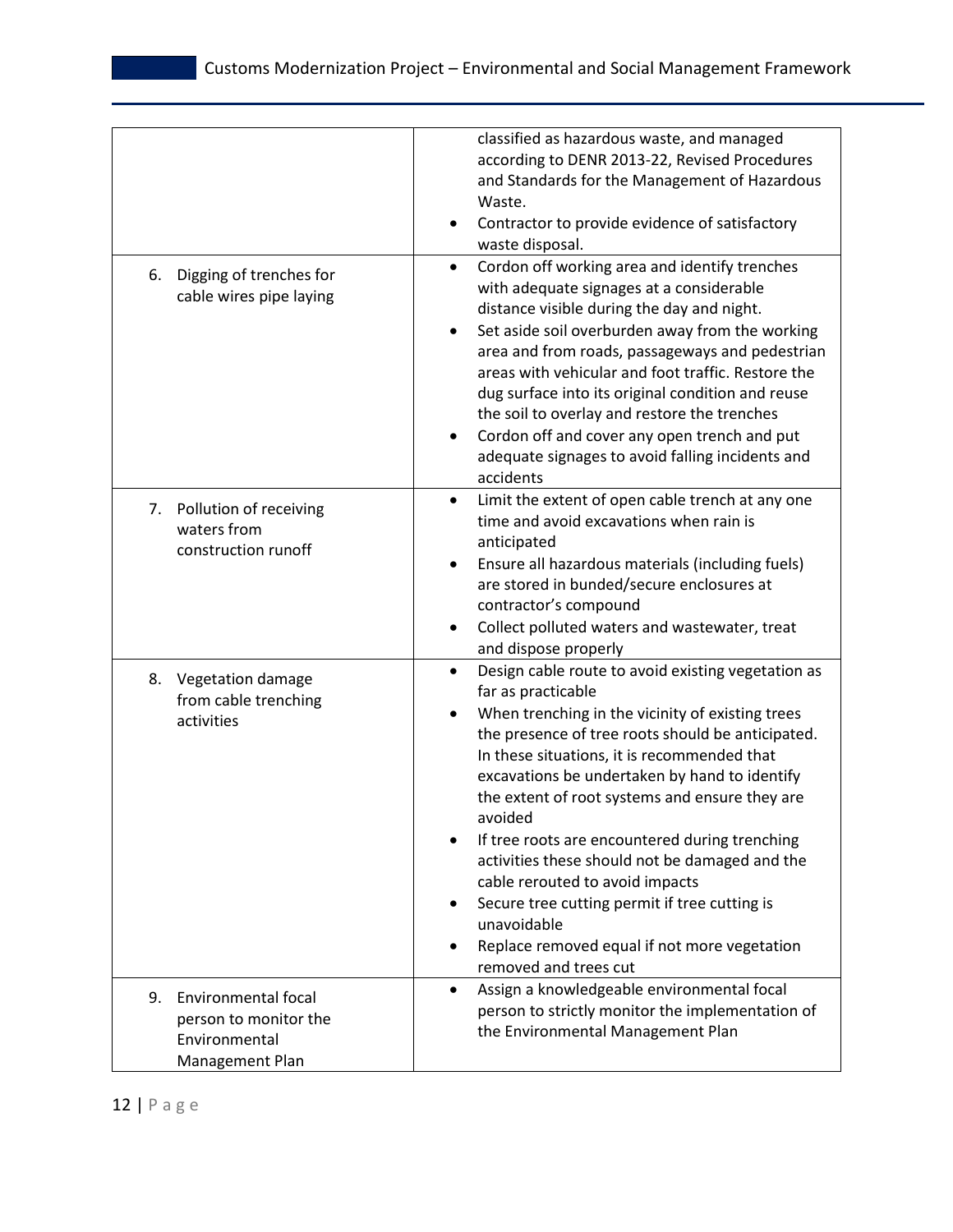# <span id="page-12-1"></span><span id="page-12-0"></span>7. Consultation and Grievance Redress Mechanism

## 7.1 Consultation Plan

Given the limited extent and duration of the civil works, consultation will be carried out by BOC through direct engagement with neighboring residents and businesses along the proposed fiber-optic cable routes. This consultation will be required to inform the residents and business owners of the potential disruption associated with the cable installation. This consultation should be undertaken face-to-face and should describe the scope of works, timing and likely impacts, together with details of the grievance redress mechanism. Consultation should be undertaken once the cable routes are determined and then again two weeks prior to construction commencing.

## <span id="page-12-2"></span>7.2 Grievance Redress Mechanism

A grievance redress mechanism (GRM) is presented below to uphold the project's social and environmental safeguards performance. The purpose of the GRM is to record and address any complaints that may arise during the implementation phase of the project and/or any future operational issues that have the potential to be designed out during implementation phase.

The key objectives of the GRM are:

- Record, categorize and prioritize the grievances;
- Settle the grievances via consultation with all stakeholders (and inform those stakeholders of the solutions);
- Forward any unresolved cases to the relevant authority.

The following GRM shall be put in place to register, address and resolve complaints and grievances raised by stakeholders during implementation of the Project. The Project in the near-term will leverage on BoC's two existing systems that process complaints and enquiries from the public. First, there is the BOC Customer Assistance & Response Service (CARES) that was established in 2016 and is the primary channel for the national stakeholder feedback system. The secondary system is called the Customer Cares Center (CCC), that were set up in 2020 and have been rolled out across the 17 revenue districts of the BOC. The CCCs are primarily designed to help the walk-in customers and receive complaints from contractors that prefer to transact in person. Both the CARES and CCC use several mechanisms (e.g., print/written, social media, emails) to generate broad-based feedback as well as a mechanism to respond or resolve grievances with established service protocols that are in accordance with the rules and regulations of the Civil Service Commission (CSC), with the Anti-Red Tape Act and the Ease of Doing Business Act. The feedback or grievances are also reported to management for consideration in policy decisions. These systems will be further enhanced with the creation of the new CPS to enable just-in-time feedback from users and prompt action by the BOC to address their concerns. The GRM will be fully embedded into the CPS and thus allow stakeholders and citizens to submit their feedback, suggestions, and/or complaints with ease. The GRM will include beneficiary feedback indicators to gauge perception/satisfaction during project implementation. The BOC has established the GRM Team through the issuance of Customs Special Order No. 96-2021 dated 2 July 2021.

GRM Focal Person: Gibson C. Montalbo, Tax Specialist II, Tax Exempt Division, Secretariat Coordinator for GRM concerns -- [gibson.montalbo@customs.gov.ph](mailto:gibson.montalbo@customs.gov.ph) / +639955323411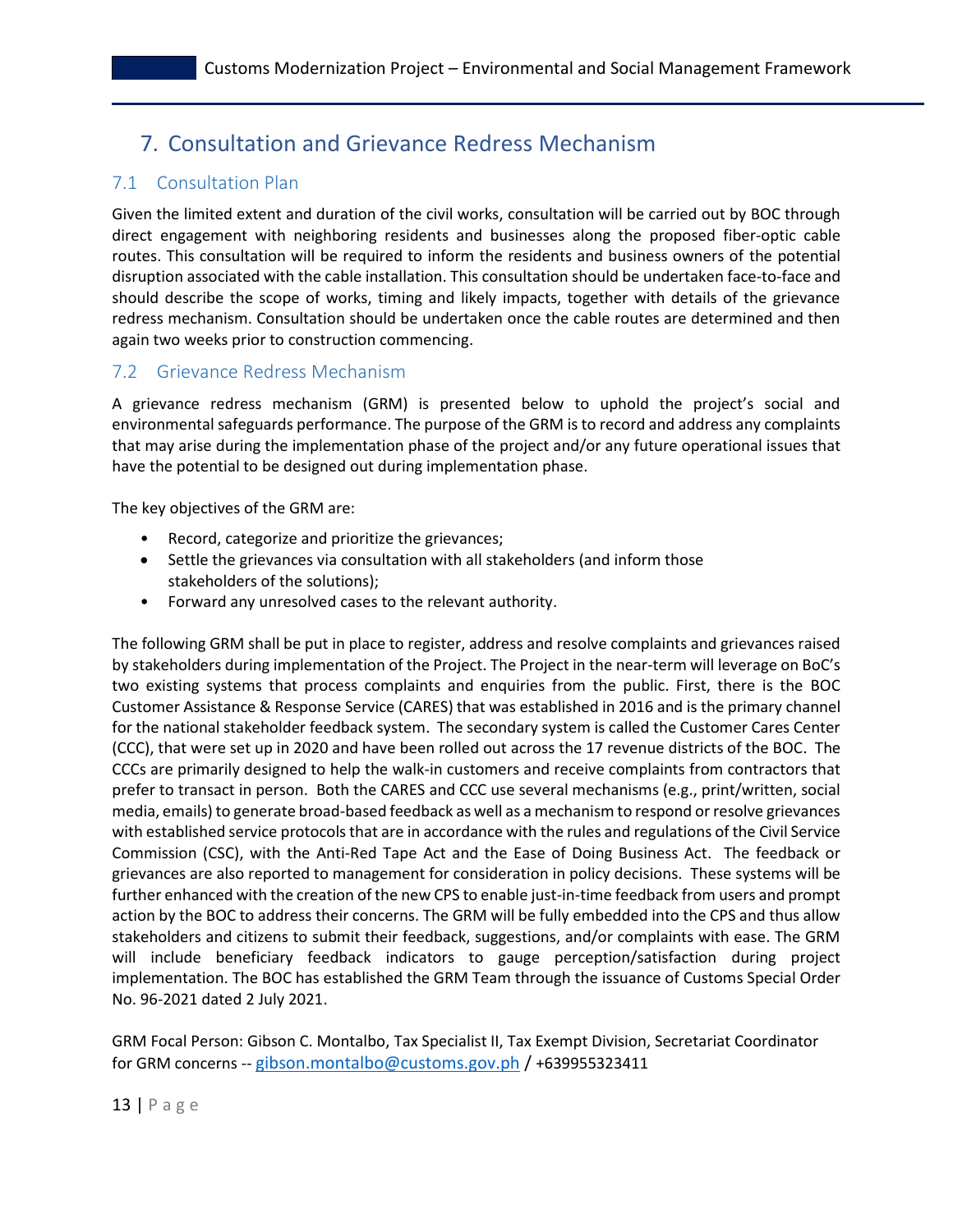Contractors are required to adhere to this formal process.

Complaints may be submitted in person, via telephone, electronically, in letter to the PMU. All complaints must be formally registered in the complaint register. Should the complaint be received by the Contractor's Site Supervisor directly, they will endeavor to resolve it immediately and submit notification of the complaints and resolution to BOC for entry into the complaints register. For all grievances DIDA is responsible for ensuring that, on receipt of each complaint, the date, time, name and contact details of the complainant, and the nature of the complaint are recorded in the Complaints Register.

Should the complainant remain unsatisfied with the response of the Contractor's Site Supervisor, the complaint will be referred to the Assistant Project Manager (APM) of the PMU. The APM and Safeguards coordinator will take earnest action to resolve complaints at the earliest time possible. It would be desirable that the aggrieved party is consulted and informed of the course of action being taken, and when a result may be expected. Reporting back to the complainant will be undertaken within a period of two weeks from the date that the complaint was received.

If the APM is unable to resolve the complaint to the satisfaction of the aggrieved party, the complaint will then be referred to the Project Steering Committee (PSC). The PSC will be required to address the concern within 1 month.

To ensure broad public awareness of the grievance mechanism, the Project shall erect appropriate signage at all works sites with up-to-date project information and summarizing the GRM process, including contact details of the relevant Contact Person. Public information bulletins websites and other public information will also include this information. Anyone shall be able to lodge a complaint and the methods (forms, in person, telephone) should not inhibit the lodgment of any complaint.

# <span id="page-13-0"></span>8. Budget

The following is an indicative budget for implementing the EMSF, which will be covered by the project.

| <b>Budget Item</b>                             | <b>Detail</b>                                                                                          | <b>Cost Estimate</b><br>(PHP) |
|------------------------------------------------|--------------------------------------------------------------------------------------------------------|-------------------------------|
|                                                | Stakeholder consultations Catering, venue hire, media,<br>materials, travel and<br>accommodation, etc. | 250,000                       |
| <b>Institutional Training</b>                  | Venue, stationery, refreshments,<br>training materials                                                 | 250,000                       |
| Disclosure of safeguard<br>instruments (ESMPs) | Report production, distribution                                                                        | 100,000                       |
|                                                | Monitoring and reporting Travel and accommodation cost                                                 | 200,000                       |
| <b>GRM</b> related costs                       | Communication, transportation,<br>support costs                                                        | 200,000                       |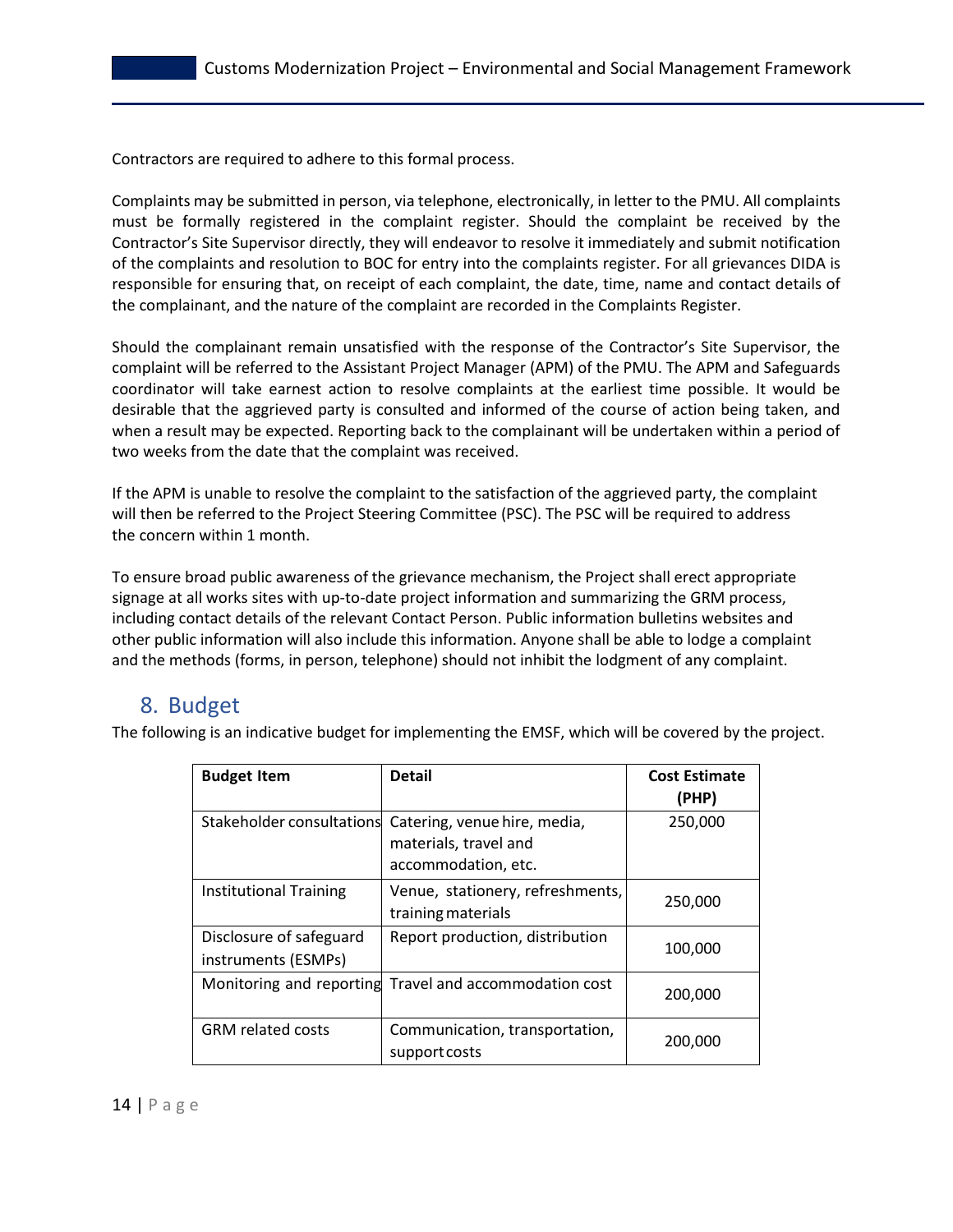|  | Total:    |
|--|-----------|
|  | 1,000,000 |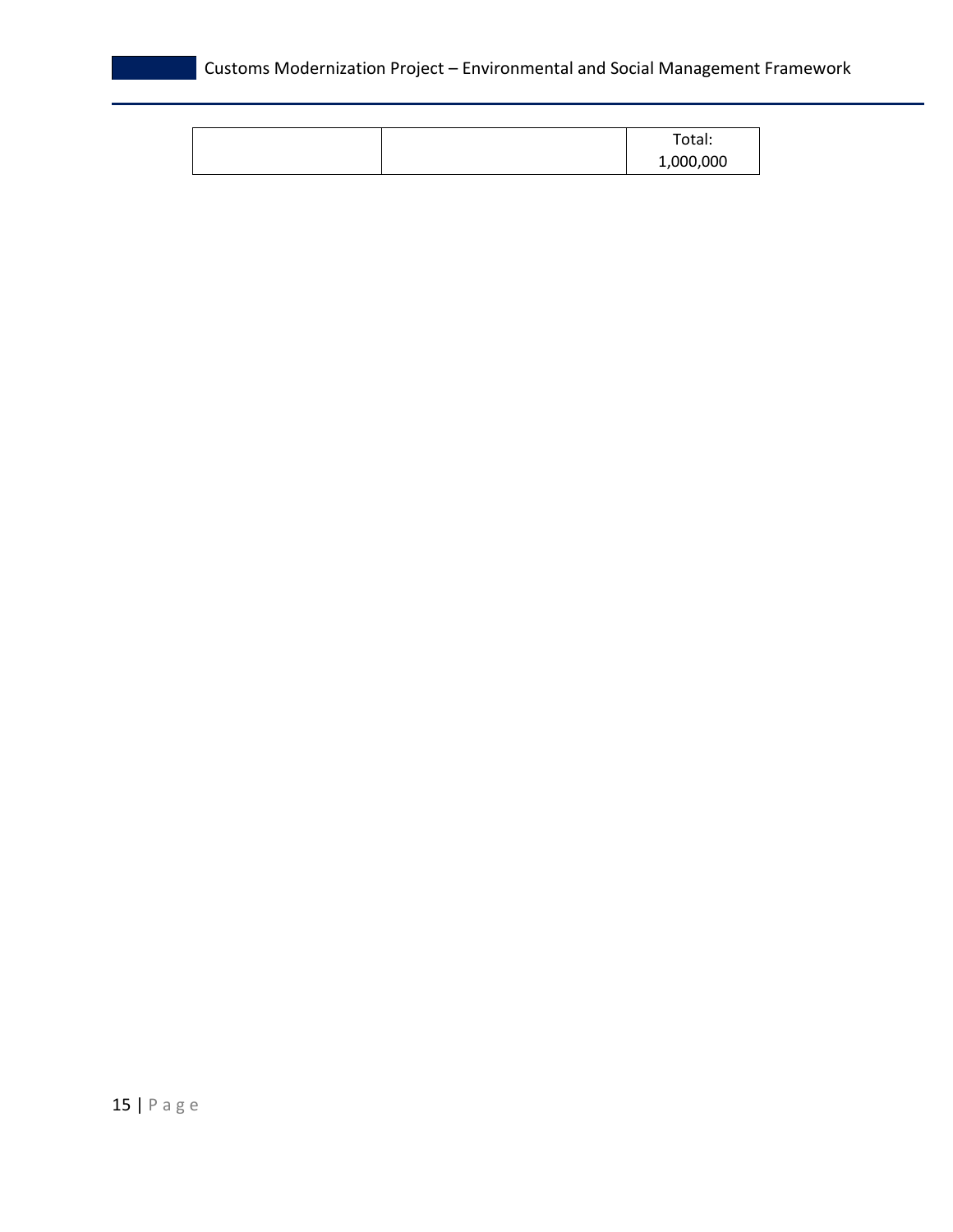# <span id="page-15-0"></span>Annex 1. Risk Assessment Methodology

#### STEP 1

Assignaratingandscoreforeachofthethreecriteria(A-C)listedinthetablebelow,andthenaddthe scoresto determine the consequence rating for an impact.

| <b>RATING</b>                                                    | <b>DEFINITION OF RATING</b>                                                                                                                                                                                                                                                                                                                                                                                      | <b>SCORE</b>   |  |  |
|------------------------------------------------------------------|------------------------------------------------------------------------------------------------------------------------------------------------------------------------------------------------------------------------------------------------------------------------------------------------------------------------------------------------------------------------------------------------------------------|----------------|--|--|
| A. Extent $-$ the area over which the impact will be experienced |                                                                                                                                                                                                                                                                                                                                                                                                                  |                |  |  |
| Local                                                            | Confined to the project site or study area                                                                                                                                                                                                                                                                                                                                                                       | $\mathbf{1}$   |  |  |
| Wider catchment or<br>province                                   | Extends beyond the project site to the wider, surrounding area.                                                                                                                                                                                                                                                                                                                                                  | $\overline{2}$ |  |  |
| Island or national                                               | Extends to the whole island or nation.                                                                                                                                                                                                                                                                                                                                                                           | 3              |  |  |
| Regional or global                                               | Extends to the ASEAN region and potentially beyond.                                                                                                                                                                                                                                                                                                                                                              | 4              |  |  |
|                                                                  | B. Intensity-the magnitude of the impacti.e. whether the impact will result in minor, moderate or major environmental, economic<br>and social (including human health) changes                                                                                                                                                                                                                                   |                |  |  |
| Low                                                              | Minor or negligible changes, disturbances, damages, injuries or health effects. Likely to generate<br>minimal interest or concern amongst the local community/stakeholders.                                                                                                                                                                                                                                      | $\mathbf{1}$   |  |  |
|                                                                  | Examples: dust and exhaust gases from construction machinery; temporary or single<br>exceedance of a pollution limit or threshold; first aid cases; minor discomfort or irritation<br>from construction noise; increased traffic on local roads to transport construction<br>materials to a project site.                                                                                                        |                |  |  |
| Medium                                                           | Moderate changes, disturbances, damages, injuries or health effects. Likely to generate more<br>prolonged interest or concern amongst local community/stakeholders.                                                                                                                                                                                                                                              | $\overline{2}$ |  |  |
|                                                                  | Examples: generation of hazardous waste; large fish kill incident; frequent exceedance of a<br>pollution limit or threshold; clearance of village food gardens; influx of workers from overseas<br>for project construction; moderate disruption of daily life/work activities within a village;<br>intermittent production of foul odor near a village; infrastructure damage from flooding or<br>strong winds. |                |  |  |
| High                                                             | Majororsevere changes, disturbances, damages, injuries or health effects. Likely to generate<br>widespread and intense interest or controversy amongst local, national and regional<br>communities/stakeholders.                                                                                                                                                                                                 | 3              |  |  |
|                                                                  | Examples:clearanceofendangeredspecieshabitat;drawdownoflimitedgroundwater supplies;<br>large increase in suspended sediment levels from dredging; destruction of cultural artefacts;<br>forced relocation of village settlements; permanent disabilities or fatalities; loss of coastal<br>buildingsandinfrastructureduetoextremeweatherevents.                                                                  |                |  |  |
|                                                                  | C. Duration - the timeframe over which the impact will be experienced and its reversibility                                                                                                                                                                                                                                                                                                                      |                |  |  |
| Short-term                                                       | Upto 2 years-impact is reversible or limited to when particular development activities<br>orenvironmentaleventsaretakingplace.Remediationorrecoveryis possible.                                                                                                                                                                                                                                                  | 1              |  |  |
| Medium-term                                                      | 2 to 15 years-impact is reversible or limited to when particular development activities<br>orenvironmentaleventsaretakingplace.Remediationorrecoveryis possible.                                                                                                                                                                                                                                                 | $\overline{2}$ |  |  |
| Long-term                                                        | More than 15 years - impact is permanent or gradually reversible with sustained remediation<br>and recovery efforts.                                                                                                                                                                                                                                                                                             | $\mathsf{3}$   |  |  |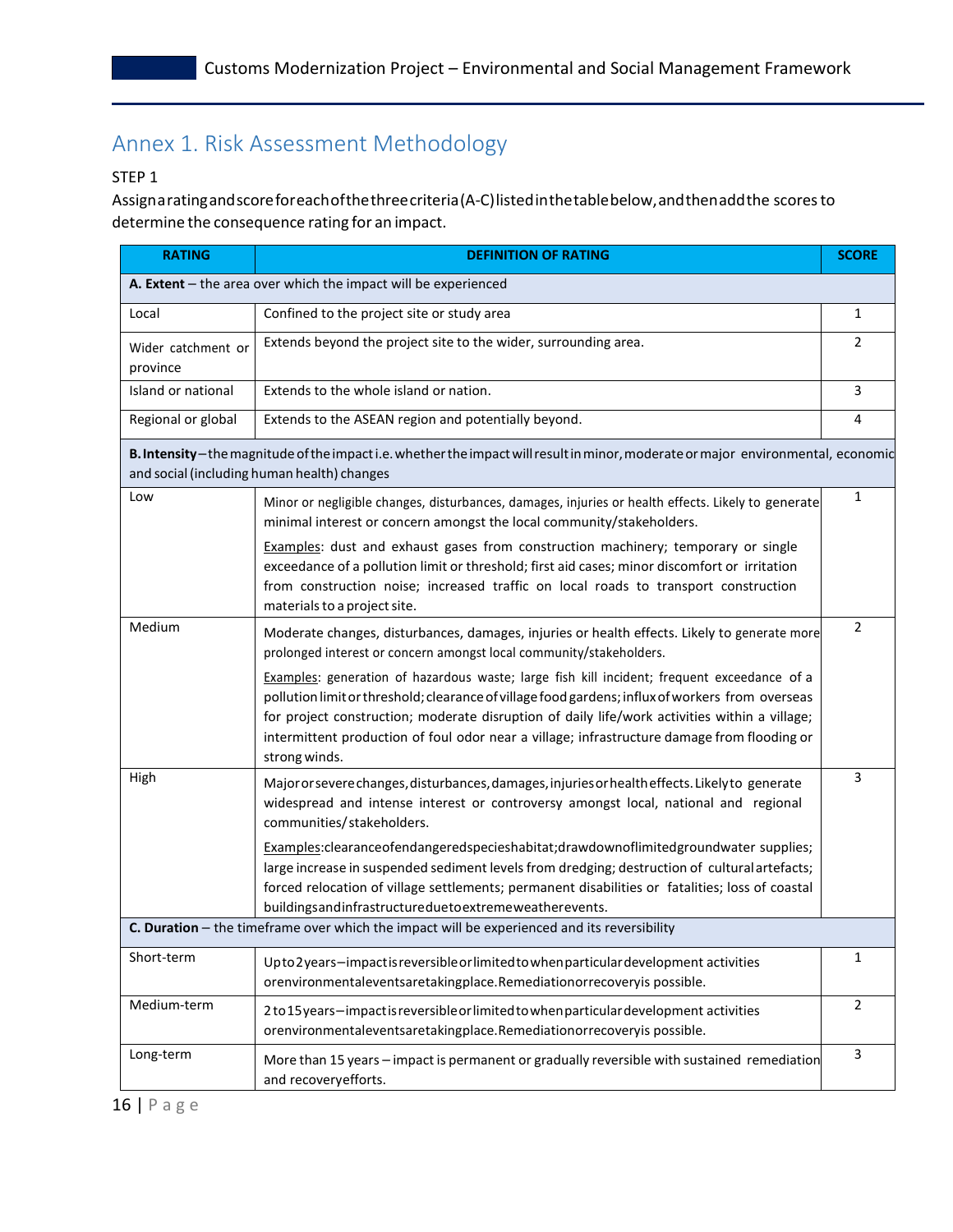The combined score of the three criteria (extent, intensity, duration) corresponds to a consequence rating, as follows:

| Combined score (A+B+C) | — 4   | $-6$     | $\overline{\phantom{0}}$ | 10<br>a <sub>—</sub> |
|------------------------|-------|----------|--------------------------|----------------------|
| Consequence rating     | Minor | Moderate | Major                    | Massive              |

#### STEP 2

Assess the probability of the impact occurring according to the following definitions:

|                 | <b>Probability</b> – the likelihood of the impact occurring                                                     |
|-----------------|-----------------------------------------------------------------------------------------------------------------|
| Improbable      | Unlikely to occur during project lifetime. < 20% chance of occurring                                            |
| Possible        | May occur during project lifetime. 20%-60% chance of occurring                                                  |
| Probable        | Likely to occur during project lifetime. > 60%-90% chance of occurring                                          |
| Highly probable | Highly likely to occur, or likely to occur more than once during project lifetime. > 90% chance of<br>occurring |

#### STEP 3

Determine the overall significance of the impact as a combination of the consequence and probability ratings, as set out in the matrix below:

|                  |                | <b>PROBABILITY OF OCCURRENCE</b> |                 |                  |                        |  |
|------------------|----------------|----------------------------------|-----------------|------------------|------------------------|--|
|                  |                | Improbable                       | Possible        | Probable         | <b>Highly probable</b> |  |
| <b>IMPACT</b>    | <b>Minor</b>   | <b>VERY LOW</b>                  | <b>VERY LOW</b> | <b>LOW</b>       | <b>LOW</b>             |  |
| ă<br>CONSEQUENCE | Moderate       | <b>LOW</b>                       | <b>LOW</b>      | <b>MEDIUM</b>    | <b>MEDIUM</b>          |  |
|                  | Major          | <b>MEDIUM</b>                    | <b>MEDIUM</b>   | <b>HIGH</b>      | <b>HIGH</b>            |  |
|                  | <b>Massive</b> | <b>HIGH</b>                      | <b>HIGH</b>     | <b>VERY HIGH</b> | <b>VERY HIGH</b>       |  |

#### STEP 4

State the level of confidence in the assessment of the impact as high, medium or low. The level of confidence will depend on the extent and type of information available, whether it is qualitative or quantitative, and whether it is based on direct measurements, extrapolated data, estimations or expert opinion.